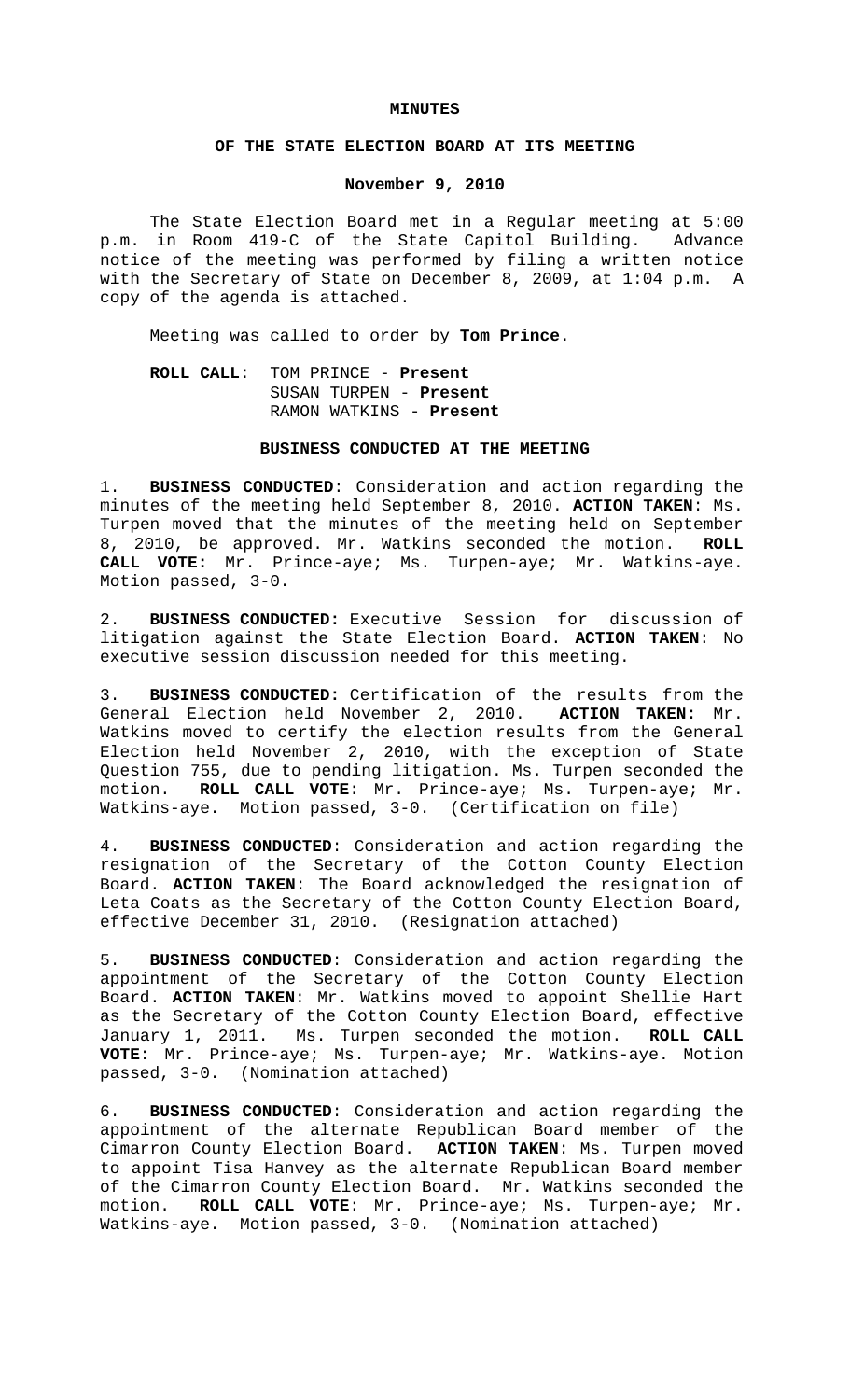**Minutes November 9, 2010 Page 2**

7. **BUSINESS CONDUCTED**: Consideration and action regarding the appointment of the alternate Democrat Board member of the Harmon County Election Board. **ACTION TAKEN**: Ms. Turpen moved to appoint Glenneth McGee as the alternate Democrat Board member of the Harmon County Election Board. Mr. Watkins seconded the motion. **ROLL CALL VOTE**: Mr. Prince-aye; Ms. Turpen-aye; Mr. Watkins-aye. Motion passed, 3-0. (Nomination attached)

8. **BUSINESS CONDUCTED**: Consideration and action regarding the appointment of the alternate Republican Board member of the Harmon County Election Board. **ACTION TAKEN**: Mr. Watkins moved to appoint Charles Paxton as the alternate Republican Board member of the Harmon County Election Board. Ms. Turpen seconded the motion. **ROLL CALL VOTE**: Mr. Prince-aye; Ms. Turpen-aye; Mr. Watkins-aye. Motion passed, 3-0. (Nomination attached)

9. **BUSINESS CONDUCTED**: Consideration and action regarding the resignation of the alternate Democrat Board member of the Logan County Election Board. **ACTION TAKEN**: The Board acknowledged the resignation of Dean Mackey as the alternate Democrat Board member of the Logan County Election Board. (Resignation attached)

10. **BUSINESS CONDUCTED**: Consideration and action regarding the appointment of the alternate Democrat Board member of the Logan County Election Board. **ACTION TAKEN**: Ms. Turpen moved to appoint Alice Dowers as the alternate Democrat Board member of the Logan County Election Board. Mr. Watkins seconded the motion. **ROLL CALL VOTE**: Mr. Prince-aye; Ms. Turpen-aye; Mr. Watkins-aye. Motion passed, 3-0. (Nomination attached)

11. **BUSINESS CONDUCTED**: Consideration and action regarding the appointment of the alternate Republican Board member of the Ottawa County Election Board. **ACTION TAKEN**: Mr. Watkins moved to appoint George Hubbard as the alternate Republican Board member of the Ottawa County Election Board. Ms. Turpen seconded the motion. **ROLL CALL VOTE**: Mr. Prince-aye; Ms. Turpen-aye; Mr. Watkins-aye. Motion passed, 3-0. (Nomination attached)

12. **BUSINESS CONDUCTED**: Consideration and action regarding the appointment of the alternate Democrat Board member of the Roger Mills County Election Board. **ACTION TAKEN**: Mr. Watkins moved to appoint John L. Smith as the alternate Democrat Board member of the Roger Mills County Election Board. Ms. Turpen seconded the motion. **ROLL CALL VOTE**: Mr. Prince-aye; Ms. Turpen-aye; Mr. Watkins-aye. Motion passed, 3-0. (Nomination attached)

13. **BUSINESS CONDUCTED**: Consideration and action regarding the appointment of the Republican Board member of the Texas County Election Board. **ACTION TAKEN**: Ms. Turpen moved to appoint Beverly Richards as the Republican Board member of the Texas County Election Board. Mr. Watkins seconded the motion. **ROLL CALL VOTE**: Mr. Prince-aye; Ms. Turpen-aye; Mr. Watkins-aye. Motion passed, 3-0. (Nomination attached)